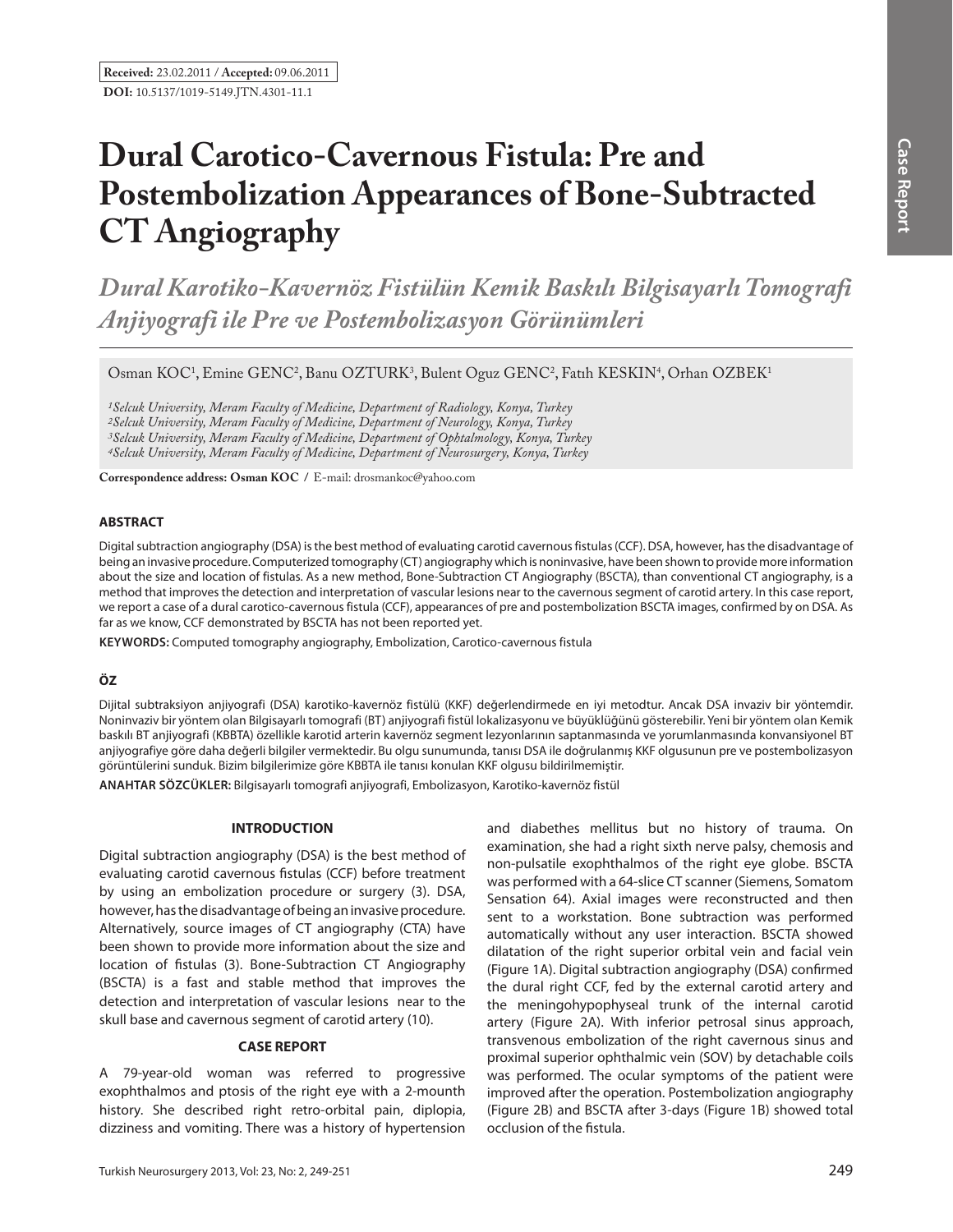

**Figure 1:** BSCTA volume rendering images. **(A)** Preembolization image shows dilated superior ophthalmic vein (arrow), **(B)** Postembolization 6-month control image shows the occluded fistula.



**Figure 2: (A)** Preembolization angiography shows right CCF and **(B)** Postembolization angiography reveals total occlusion of the fistula with multiple detachable microcoils.

## **DISCUSSION**

CCF are classified as direct fistulas, which are often posttraumatic high-flow shunts between the cavernous portion of the internal carotid artery and the cavernous sinus, or indirect/dural fistula. Dural CCF are mostly abnormal communications between the dural branches of the internal and/or external carotid artery, the vertebral arteries, and the cavernous sinus (7). Dural CCF present most commonly in elderly women. Reversed blood flow in the SOV will result in various ophthalmic symptoms such as proptosis, chemosis,

retroorbital pain, diminished visual acuity, and cranial nerves palsies (III, IV, V, and VI; partial or complete) (4,6).

Dural CCF can be treated by transarterial (1-4) and/or transvenous (5-9,11) endovascular techniques. The venous route goes usually through the internal jugular vein and the inferior petrosal sinus up to the pathologic shunts of the cavernous sinus (5-9,11,12).

DSA is the best diagnostic modality for the detection of intracranial aneurysms and other vascular malformations. CTA